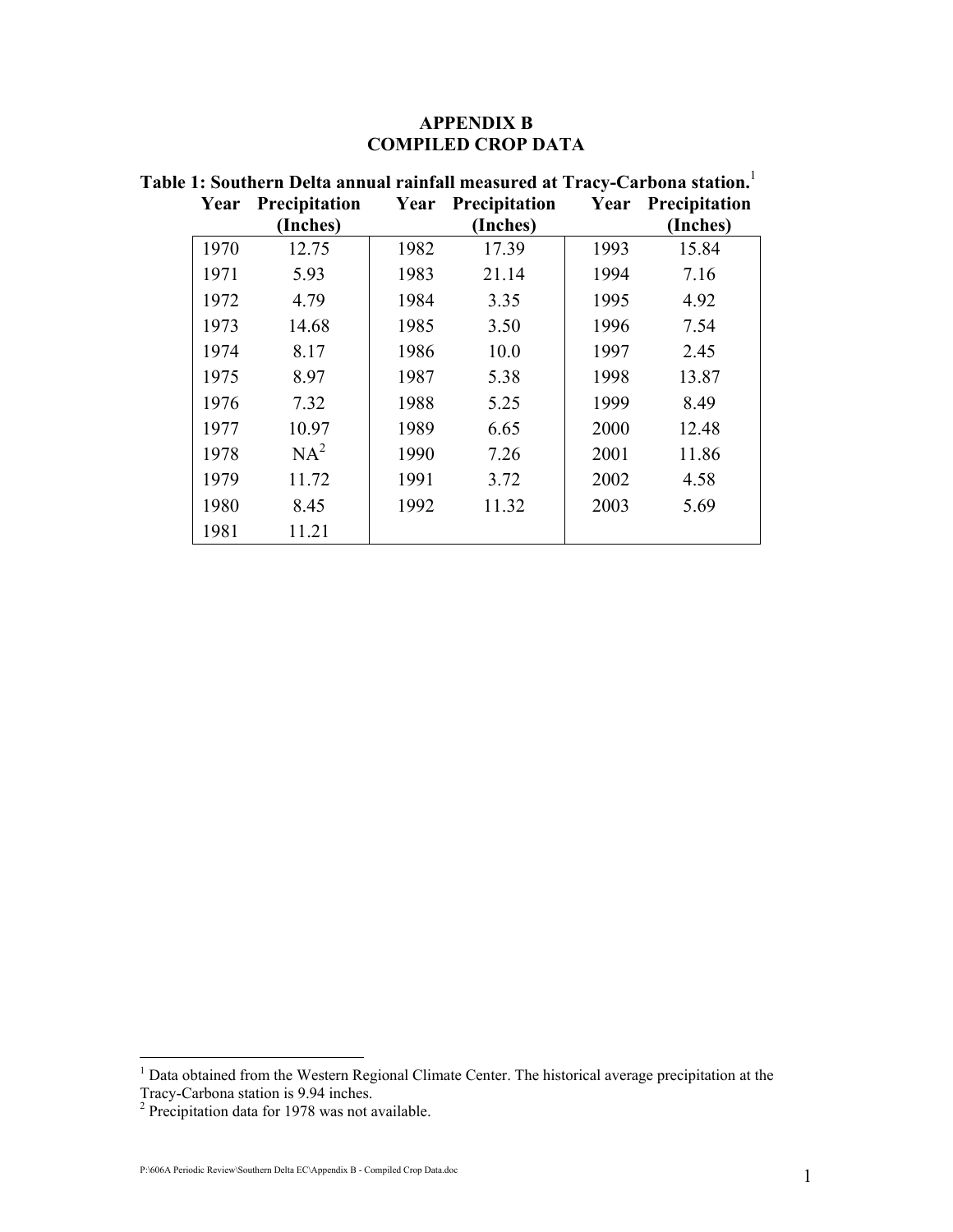| Year | $EC$ (dS/m) <sup>4</sup> | EC High <sup>5</sup> | EC Low <sup>6</sup> | Year | $EC$ (dS/m) | <b>EC High</b> | <b>EC</b> Low |
|------|--------------------------|----------------------|---------------------|------|-------------|----------------|---------------|
| 1970 | 0.68                     | 0.98                 | 0.25                | 1987 | 0.72        | 0.87           | 0.53          |
| 1971 | 0.72                     | 0.94                 | 0.32                | 1988 | 0.74        | 0.95           | 0.58          |
| 1972 | 1.01                     | 1.22                 | 0.71                | 1989 | 0.75        | 0.92           | 0.63          |
| 1973 | 0.68                     | 0.97                 | 0.24                | 1990 | 0.75        | 1.07           | 0.55          |
| 1974 | 0.53                     | 0.93                 | 0.21                | 1991 | 0.86        | 1.63           | 0.37          |
| 1975 | 0.57                     | 0.85                 | 0.19                | 1992 | 0.78        | 1.05           | 0.37          |
| 1976 | 0.99                     | 1.23                 | 0.65                | 1993 | 0.64        | 0.89           | 0.33          |
| 1977 | 1.49                     | 1.84                 | 1.03                | 1994 | 0.74        | 1.01           | 0.31          |
| 1978 | 0.41                     | 0.90                 | 0.11                | 1995 | 0.26        | 0.66           | 0.12          |
| 1979 | 0.68                     | 0.96                 | 0.25                | 1996 | 0.49        | 0.77           | 0.10          |
| 1980 | 0.71                     | 0.83                 | 0.13                | 1997 | 0.56        | 0.77           | 0.30          |
| 1981 | 0.73                     | 1.17                 | 0.46                | 1998 | 0.19        | 0.37           | 0.09          |
| 1982 | 0.28                     | 0.48                 | 0.12                | 1999 | 0.45        | 0.62           | 0.22          |
| 1983 | 0.19                     | 0.38                 | 0.11                | 2000 | 0.46        | 0.73           | 0.22          |
| 1984 | 0.63                     | 0.80                 | 0.39                | 2001 | 0.58        | 0.94           | 0.25          |
| 1985 | 0.62                     | 0.97                 | 0.41                | 2002 | 0.56        | 0.93           | 0.27          |
| 1986 | 0.38                     | 0.68                 | 0.18                | 2003 | 0.55        | 0.90           | 0.36          |

Table 2: Seasonal electrical conductivity data measured at Vernalis.<sup>3</sup>

<sup>&</sup>lt;sup>3</sup> All seasonal EC statistics were calculated based on data provided by Daniel Steiner in Appendix C.

<sup>&</sup>lt;sup>4</sup> Seasonal average of the daily mean electrical conductivity measured at Vernalis from April 1 through August 31 of each year. The seasonal average was calculated from the daily average EC data provided by

Daniel Steiner in Appendix C.<br><sup>5</sup> Highest recorded daily average EC at Vernalis from April 1 through August 31 that year.

<sup>&</sup>lt;sup>6</sup> Lowest recorded daily average EC at Vernalis from April 1 through August 31 that year.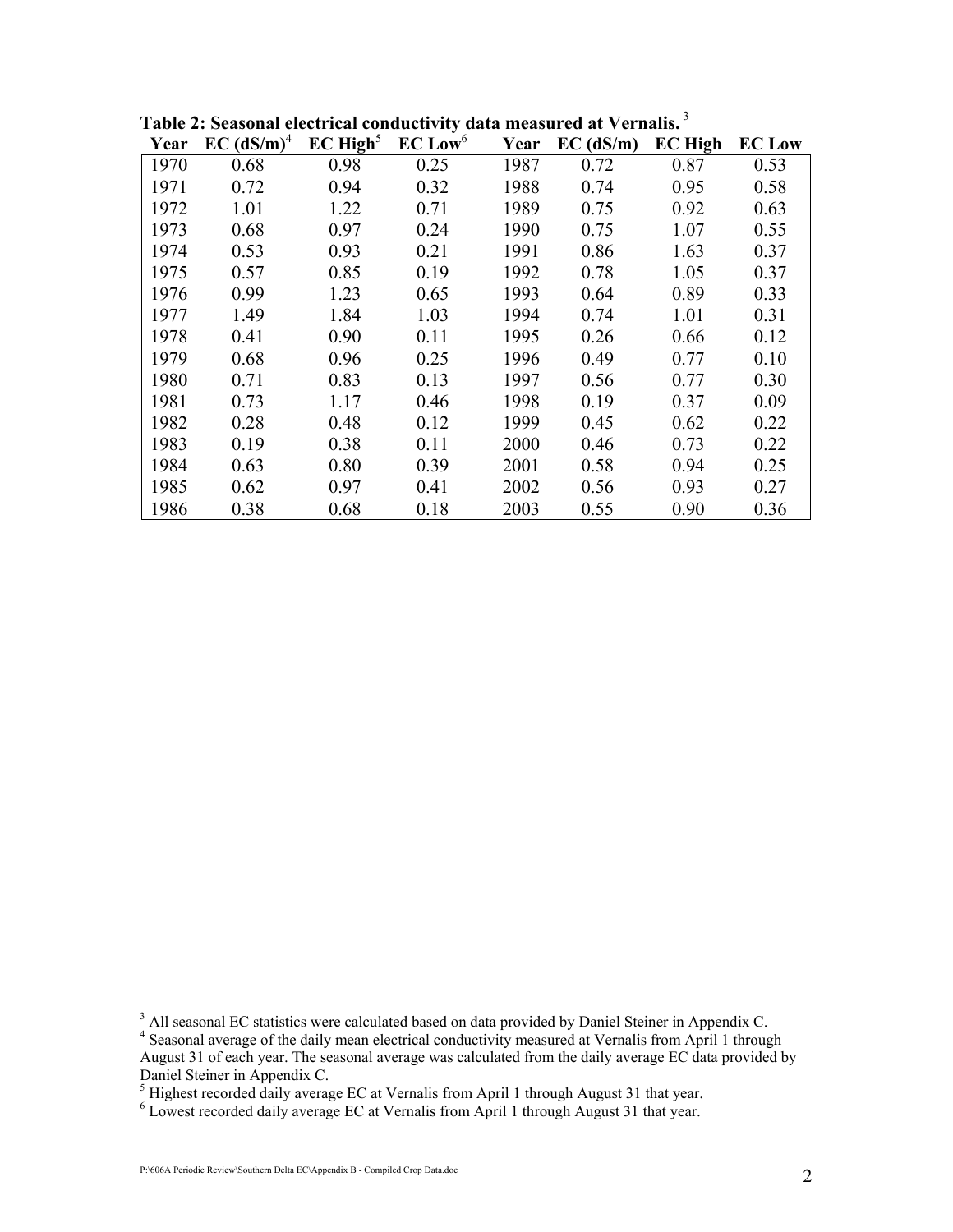| Year | <b>Harvested (Acres)</b> | <b>Yield (Tons/Acre)</b> | <b>Production (Tons)</b> | \$/ton | <b>Total \$</b> | \$/Acre |
|------|--------------------------|--------------------------|--------------------------|--------|-----------------|---------|
| 1970 | 16,120                   | 0.88                     | 14,178                   | 233    | 3,307,100       | 205     |
| 1971 | 17,834                   | 0.88                     | 15,760                   | 270    | 4,251,000       | 238     |
| 1972 | 18,530                   | 1.05                     | 19,405                   | 327    | 6,345,000       | 342     |
| 1973 | 17,275                   | 1.16                     | 19,987                   | 553    | 11,030,400      | 640     |
| 1974 | 17,875                   | 1.18                     | 21,115                   | 423    | 8,938,000       | 500     |
| 1975 | 23,504                   | 1.18                     | 25,250                   | 461    | 11,642,000      | 542     |
| 1976 | 21,751                   | 0.91                     | 19,814                   | 413    | 8,187,000       | 376     |
| 1977 | 22,200                   | 0.89                     | 19,800                   | 535    | 10,602,000      | 476     |
| 1978 | 29,200                   | 0.85                     | 24,800                   | 478    | 11,859,000      | 406     |
| 1979 | 27,600                   | 0.97                     | 26,900                   | 502    | 13,504,000      | 487     |
| 1980 | 27,803                   | 1.07                     | 29,628                   | 613    | 18,149,000      | 656     |
| 1981 | 28,239                   | 1.04                     | 29,425                   | 623    | 18,334,000      | 648     |
| 1982 | 36,105                   | $0.80\,$                 | 28,800                   | 405    | 11,638,400      | 324     |
| 1983 | 23,000                   | 0.85                     | 19,450                   | 672    | 13,078,100      | 571     |
| 1984 | 23,700                   | 0.91                     | 21,700                   | 639    | 13,838,000      | 581     |
| 1985 | 28,900                   | 1.15                     | 33,300                   | 489    | 16,289,000      | 562     |
| 1986 | 19,200                   | 1.05                     | 20,100                   | 626    | 12,590,000      | 657     |
| 1987 | 20,600                   | 1.06                     | 21,800                   | 557    | 12,144,000      | 590     |
| 1988 | 24,300                   | 1.07                     | 26,100                   | 729    | 19,013,000      | 780     |
| 1989 | 26,600                   | 1.04                     | 27,700                   | 739    | 20,466,000      | 769     |
| 1990 | 25,900                   | 1.50                     | 38,900                   | 547    | 21,290,000      | 821     |
| 1991 | 20,600                   | 1.15                     | 23,600                   | 588    | 13,877,000      | 676     |
| 1992 | 20,900                   | 1.09                     | 22,800                   | 565    | 12,885,000      | 616     |
| 1993 | 24,500                   | 1.13                     | 27,600                   | 692    | 19,101,000      | 782     |
| 1994 | 16,200                   | 1.20                     | 23,000                   | 663    | 15,254,000      | 796     |
| 1995 | 24,100                   | 1.15                     | 27,600                   | 698    | 19,269,000      | 803     |
| 1996 | 22,800                   | 1.08                     | 24,600                   | 820    | 20,181,000      | 886     |
| 1997 | 24,200                   | 1.14                     | 27,700                   | 717    | 19,874,000      | 817     |
| 1998 | 22,300                   | 0.80                     | 17,900                   | 672    | 12,032,000      | 538     |
| 1999 | 19,600                   | 1.15                     | 22,600                   | 565    | 12,765,000      | 650     |
| 2000 | 21,700                   | 1.09                     | 23,600                   | 527    | 12,431,000      | 574     |
| 2001 | 15,200                   | 1.05                     | 16,000                   | 617    | 9,875,000       | 648     |
| 2002 | 10,600                   | 1.08                     | 11,400                   | 693    | 7,895,000       | 748     |
| 2003 | 9,400                    | 1.09                     | 10,200                   | 640    | 6,526,000       | 698     |

Table 3: San Joaquin County dry bean<sup>7</sup> statistics, 1970-2003.

 7 Dry beans include Blackeye, Pinto, and Lima varieties.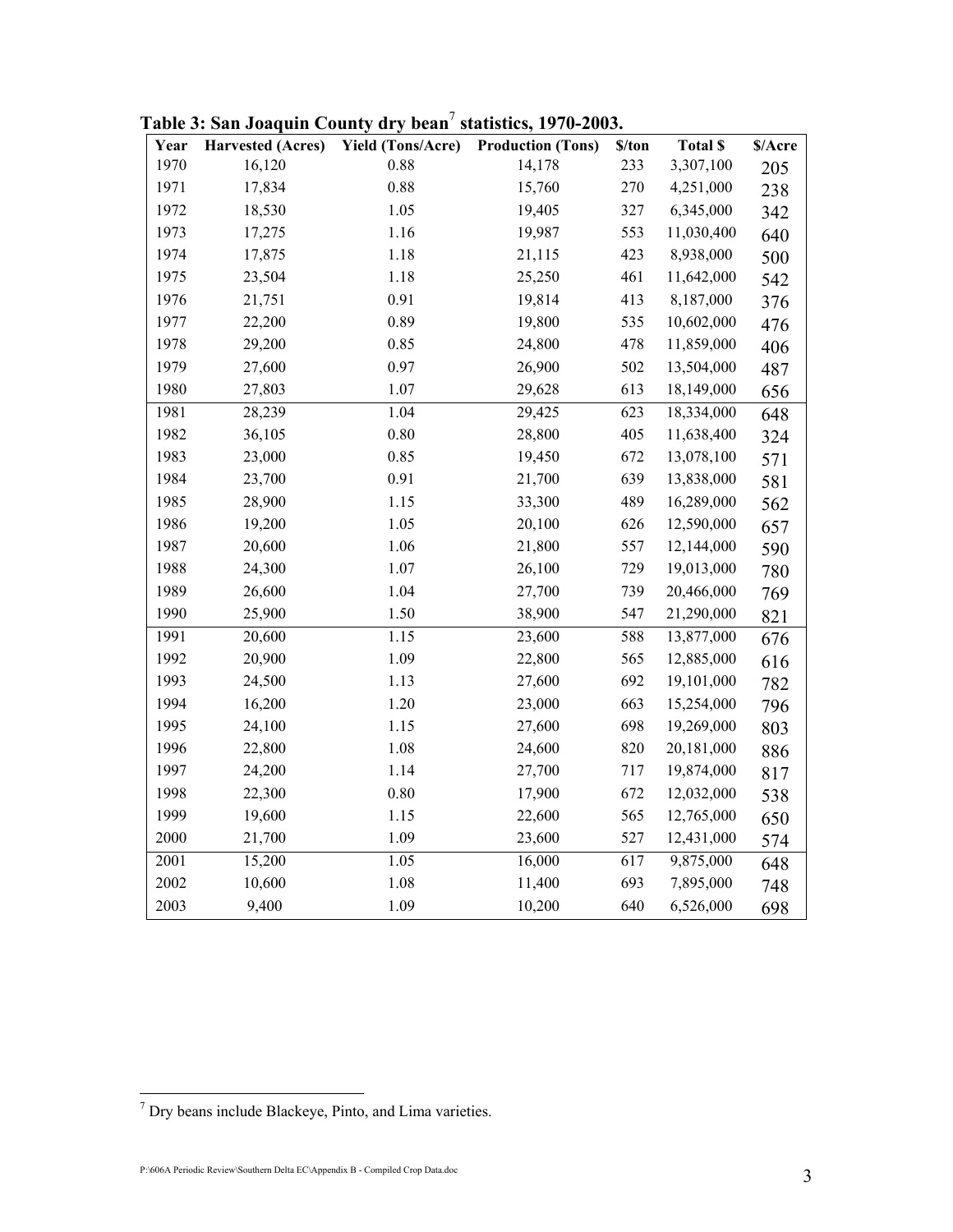| Year | <b>Harvested (Acres)</b> | <b>Yield (Tons/Acre)</b> | <b>Production (Tons)</b> | \$/ton | <b>Total \$</b> | \$/Acre |
|------|--------------------------|--------------------------|--------------------------|--------|-----------------|---------|
| 1970 | 61,800                   | 6.33                     | 391,200                  | 30     | 11,736,000      | 190     |
| 1971 | 67,200                   | 6.70                     | 450,200                  | 32     | 14,519,000      | 216     |
| 1972 | 68,300                   | 6.63                     | 452,800                  | 34     | 15,576,000      | 228     |
| 1973 | 65,300                   | 7.00                     | 457,100                  | 52     | 23,769,000      | 364     |
| 1974 | 60,000                   | 6.66                     | 399,600                  | 67     | 26,853,000      | 448     |
| 1975 | 55,000                   | 6.54                     | 359,700                  | 65     | 23,273,000      | 423     |
| 1976 | 53,000                   | 7.32                     | 387,960                  | 80     | 30,897,000      | 583     |
| 1977 | 53,600                   | 7.47                     | 400,000                  | 68     | 27,000,000      | 504     |
| 1978 | 50,400                   | 6.77                     | 341,000                  | 60     | 20,392,000      | 405     |
| 1979 | 65,200                   | 6.86                     | 447,000                  | 87     | 38,978,000      | 598     |
| 1980 | 48,000                   | 6.48                     | 311,000                  | 113    | 35,150,000      | 732     |
| 1981 | 43,470                   | 6.83                     | 297,000                  | 84     | 24,875,000      | 572     |
| 1982 | 44,900                   | 6.93                     | 311,000                  | 100    | 31,035,000      | 692     |
| 1983 | 40,900                   | 6.74                     | 276,000                  | 111    | 30,519,000      | 748     |
| 1984 | 47,200                   | 6.95                     | 328,000                  | 84     | 27,726,000      | 584     |
| 1985 | 59,600                   | 7.31                     | 436,000                  | 88     | 38,326,000      | 643     |
| 1986 | 56,500                   | 6.46                     | 365,000                  | 84     | 30,675,000      | 543     |
| 1987 | 54,800                   | 6.79                     | 372,000                  | 80     | 29,749,000      | 543     |
| 1988 | 65,400                   | 7.14                     | 467,000                  | 89     | 41,505,000      | 635     |
| 1989 | 64,800                   | 6.90                     | 447,000                  | 100    | 44,593,000      | 689     |
| 1990 | 63,100                   | 6.78                     | 428,000                  | 105    | 44,757,000      | 712     |
| 1991 | 64,500                   | 7.30                     | 471,000                  | 91     | 42,760,000      | 664     |
| 1992 | 63,500                   | 8.33                     | 529,000                  | 89     | 46,941,000      | 741     |
| 1993 | 64,000                   | 7.00                     | 448,000                  | 117    | 52,416,000      | 819     |
| 1994 | 70,300                   | 7.25                     | 510,000                  | 113    | 57,604,000      | 819     |
| 1995 | 59,830                   | 7.25                     | 397,200                  | 114    | 49,372,000      | 827     |
| 1996 | 64,890                   | 6.81                     | 441,900                  | 116    | 51,049,000      | 790     |
| 1997 | 61,200                   | 6.98                     | 427,000                  | 128    | 54,661,000      | 893     |
| 1998 | 63,800                   | 6.10                     | 388,900                  | 120    | 46,672,000      | 732     |
| 1999 | 64,200                   | 6.32                     | 405,600                  | 102    | 41,372,000      | 645     |
| 2000 | 57,600                   | 6.22                     | 358,000                  | 105    | 37,587,000      | 653     |
| 2001 | 59,900                   | 7.20                     | 431,400                  | 125    | 54,012,000      | 900     |
| 2002 | 67,810                   | 7.00                     | 474,670                  | 120    | 56,960,000      | 840     |
| 2003 | 63,476                   | 7.11                     | 451,314                  | 100    | 45,303,000      | 711     |

Table 4: San Joaquin County alfalfa statistics, 1970-2003.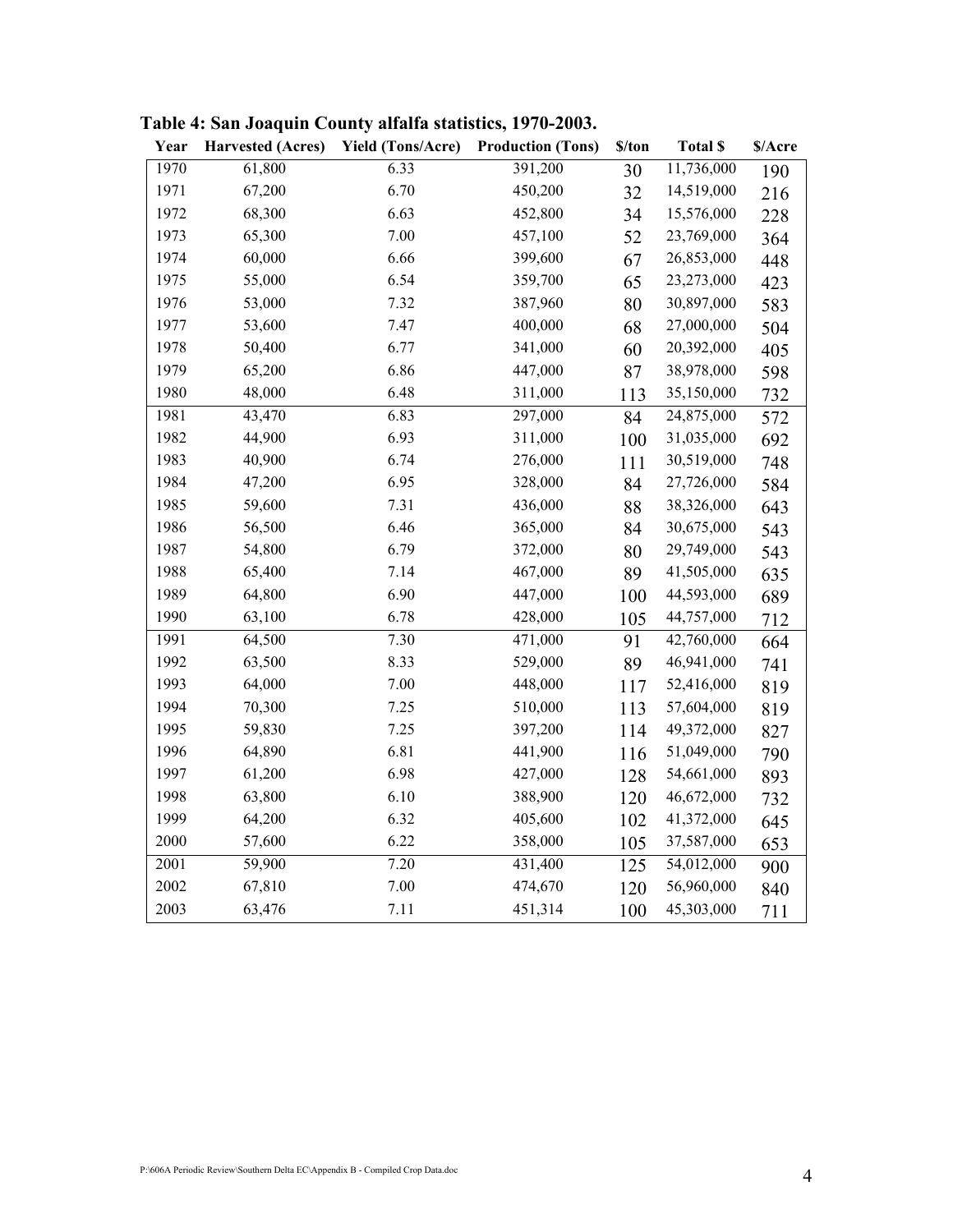| Year | <b>Harvested (Acres)</b> | <b>Yield (Tons/Acre)</b> | <b>Production (Tons)</b> | \$/ton | <b>Total \$</b> | \$/Acre |
|------|--------------------------|--------------------------|--------------------------|--------|-----------------|---------|
| 1970 | 33,000                   | 3.14                     | 103,600                  | 52     | 5,387,000       | 163     |
| 1971 | 52,500                   | 3.25                     | 170,600                  | 53     | 9,042,000       | 172     |
| 1972 | 41,800                   | 3.15                     | 131,700                  | 58     | 7,652,000       | 183     |
| 1973 | 47,000                   | 3.6                      | 170,000                  | 93     | 15,725,000      | 333     |
| 1974 | 51,100                   | 3.40                     | 173,700                  | 121    | 20,974,000      | 411     |
| 1975 | 67,000                   | 3.59                     | 240,500                  | 109    | 26,128,000      | 390     |
| 1976 | 75,540                   | 3.51                     | 265,145                  | 101    | 26,780,000      | 355     |
| 1977 | 70,100                   | 3.95                     | 277,000                  | 83     | 23,046,000      | 329     |
| 1978 | 79,000                   | 3.85                     | 304,000                  | 95     | 28,771,000      | 364     |
| 1979 | 85,700                   | 4.03                     | 345,000                  | 105    | 36,225,000      | 423     |
| 1980 | 66,816                   | 4.40                     | 294,000                  | 128    | 37,723,000      | 563     |
| 1981 | 70,000                   | 3.89                     | 272,000                  | 122    | 33,238,000      | 475     |
| 1982 | 71,500                   | 4.50                     | 322,000                  | 103    | 33,208,000      | 464     |
| 1983 | 40,100                   | 3.92                     | 157,000                  | 139    | 22,500,000      | 545     |
| 1984 | 78,000                   | 4.47                     | 349,000                  | 117    | 40,841,000      | 523     |
| 1985 | 72,300                   | 4.70                     | 340,000                  | 104    | 35,235,000      | 489     |
| 1986 | 61,000                   | 4.62                     | 282,000                  | 80     | 22,497,000      | 370     |
| 1987 | 51,700                   | 4.70                     | 243,000                  | 84     | 20,424,000      | 395     |
| 1988 | 44,600                   | 4.46                     | 199,000                  | 116    | 23,150,000      | 517     |
| 1989 | 54,800                   | 4.64                     | 254,000                  | 107    | 27,211,000      | 496     |
| 1990 | 42,800                   | 4.32                     | 185,000                  | 108    | 19,992,000      | 467     |
| 1991 | 35,100                   | 4.67                     | 164,000                  | 106    | 17,371,000      | 495     |
| 1992 | 43,200                   | 5.07                     | 219,000                  | 103    | 22,585,000      | 522     |
| 1993 | 56,200                   | 5.04                     | 283,000                  | 117    | 33,074,000      | 590     |
| 1994 | 67,680                   | 5.20                     | 352,000                  | 105    | 36,953,000      | 546     |
| 1995 | 40,430                   | 4.97                     | 200,900                  | 121    | 24,217,000      | 601     |
| 1996 | 57,270                   | 4.48                     | 256,500                  | 119    | 30,642,000      | 533     |
| 1997 | 68,000                   | 5.14                     | 349,300                  | 123    | 42,832,000      | 632     |
| 1998 | 28,996                   | 4.50                     | 130,480                  | 100    | 13,048,000      | 450     |
| 1999 | 54,500                   | 4.95                     | 269,900                  | 83     | 22,403,000      | 411     |
| 2000 | 56,500                   | 5.13                     | 289,800                  | 88     | 25,359,000      | 451     |
| 2001 | 57,800                   | 4.76                     | 275,000                  | 92     | 25,409,000      | 438     |
| 2002 | 47,600                   | 5.20                     | 247,600                  | 102    | 25,254,000      | 530     |
| 2003 | 46,700                   | 4.63                     | 216,000                  | 95     | 20,619,000      | 440     |

Table 5: San Joaquin County corn grain statistics, 1970-2003.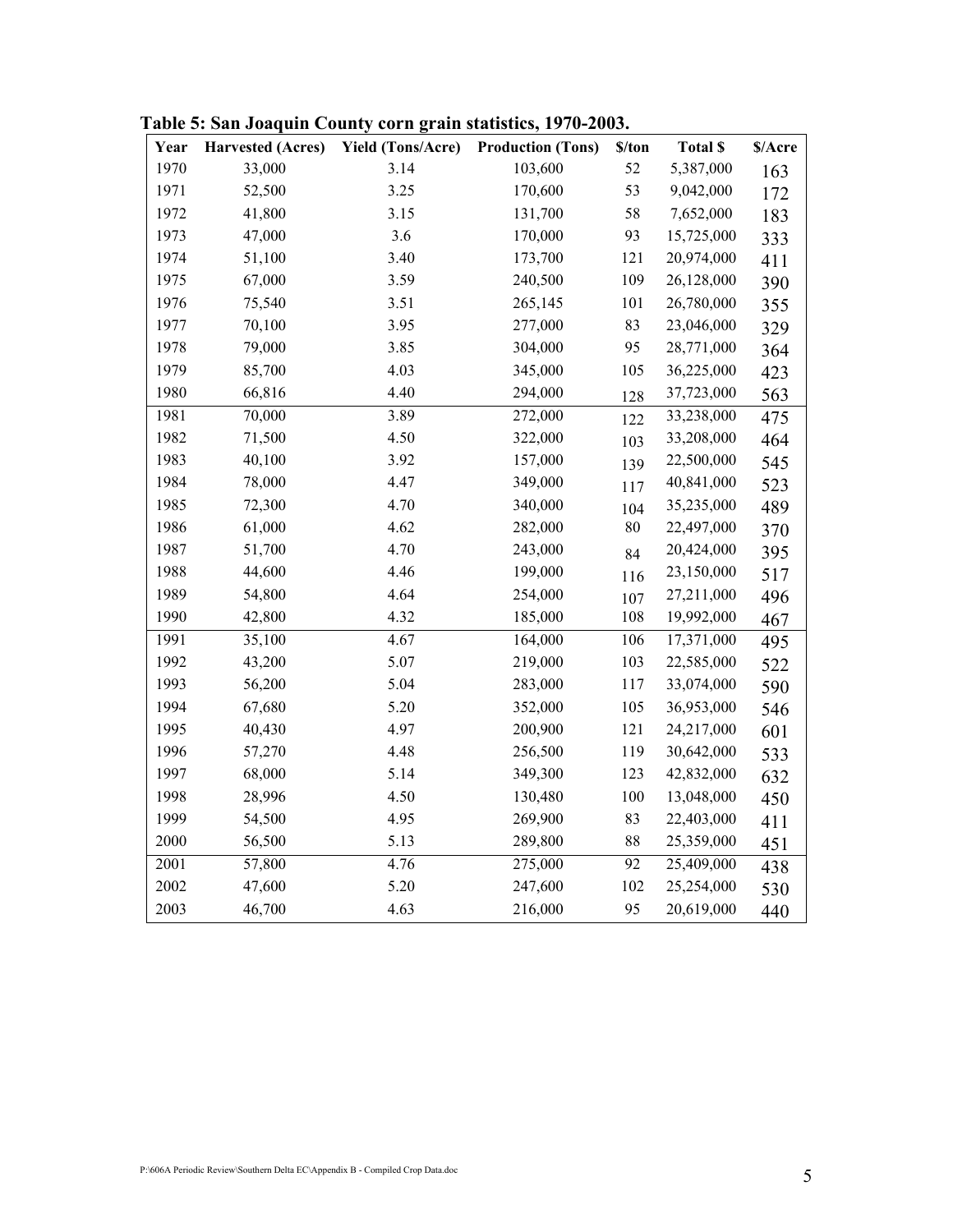| Year | <b>Harvested (Acres)</b> | <b>Yield (Tons/Acre)</b> | <b>Production (Tons)</b> | \$/ton         | <b>Total \$</b> | \$/Acre |
|------|--------------------------|--------------------------|--------------------------|----------------|-----------------|---------|
| 1970 | 15,200                   | 22.75                    | 345,800                  | $\overline{7}$ | 2,507,000       | 165     |
| 1971 | 17,900                   | 20.50                    | 367,000                  | $\overline{7}$ | 2,661,000       | 149     |
| 1972 | 18,200                   | 25.00                    | 455,000                  | 8              | 3,572,000       | 196     |
| 1973 | 19,900                   | 23.70                    | 471,600                  | 13             | 5,895,000       | 296     |
| 1974 | 20,000                   | 24.30                    | 486,000                  | 16             | 7,873,000       | 394     |
| 1975 | 22,700                   | 22.11                    | 502,000                  | 12             | 6,054,000       | 267     |
| 1976 | 26,780                   | 23.50                    | 629,330                  | 12             | 7,552,000       | 282     |
| 1977 | 26,600                   | 21.40                    | 569,000                  | 10             | 5,861,000       | 220     |
| 1978 | 22,500                   | 20.94                    | 471,000                  | 12             | 5,652,000       | 251     |
| 1979 | 23,200                   | 24.87                    | 577,000                  | 16             | 9,232,000       | 398     |
| 1980 | 28,747                   | 24.14                    | 694,000                  | 18             | 12,835,000      | 435     |
| 1981 | 24,300                   | 23.90                    | 581,000                  | 19             | 11,022,000      | 454     |
| 1982 | 24,100                   | 24.20                    | 584,000                  | 16             | 9,541,000       | 387     |
| 1983 | 23,000                   | 25.10                    | 579,000                  | 18             | 10,492,000      | 452     |
| 1984 | 21,500                   | 24.51                    | 527,000                  | 16             | 8,565,000       | 392     |
| 1985 | 20,000                   | 27.30                    | 545,000                  | 16             | 8,737,000       | 437     |
| 1986 | 24,200                   | 26.30                    | 637,000                  | 17             | 10,541,000      | 447     |
| 1987 | 21,200                   | 26.60                    | 563,000                  | 15             | 8,681,000       | 399     |
| 1988 | 22,200                   | 22.90                    | 509,000                  | 20             | 10,286,000      | 458     |
| 1989 | 22,200                   | 24.50                    | 543,000                  | 19             | 10,329,000      | 466     |
| 1990 | 20,000                   | 23.70                    | 474,000                  | 22             | 10,388,000      | 521     |
| 1991 | 21,500                   | 26.90                    | 579,000                  | 18             | 10,510,000      | 484     |
| 1992 | 24,200                   | 25.10                    | 608,000                  | 16             | 9,942,000       | 402     |
| 1993 | 25,400                   | 26.10                    | 663,000                  | 17             | 11,142,000      | 444     |
| 1994 | 27,008                   | 29.00                    | 783,000                  | 18             | 14,302,000      | 522     |
| 1995 | 41,350                   | 27.73                    | 1,146,600                | 20             | 22,771,000      | 555     |
| 1996 | 23,120                   | 27.55                    | 636,800                  | 21             | 13,182,000      | 579     |
| 1997 | 32,400                   | 27.18                    | 913,700                  | 20             | 18,000,000      | 544     |
| 1998 | 31,300                   | 28.17                    | 880,400                  | 20             | 17,441,000      | 563     |
| 1999 | 32,900                   | 28.15                    | 925,500                  | 18             | 16,206,000      | 507     |
| 2000 | 33,600                   | 28.89                    | 971,000                  | 18             | 17,944,000      | 520     |
| 2001 | 37,600                   | 29.87                    | 1,122,500                | 21             | 23,449,000      | 627     |
| 2002 | 39,700                   | 30.00                    | 1,191,700                | 22             | 26,217,000      | 660     |
| 2003 | 40,100                   | 28.35                    | 1,136,800                | 20             | 22,828,000      | 567     |

Table 6: San Joaquin County corn silage statistics, 1970-2003.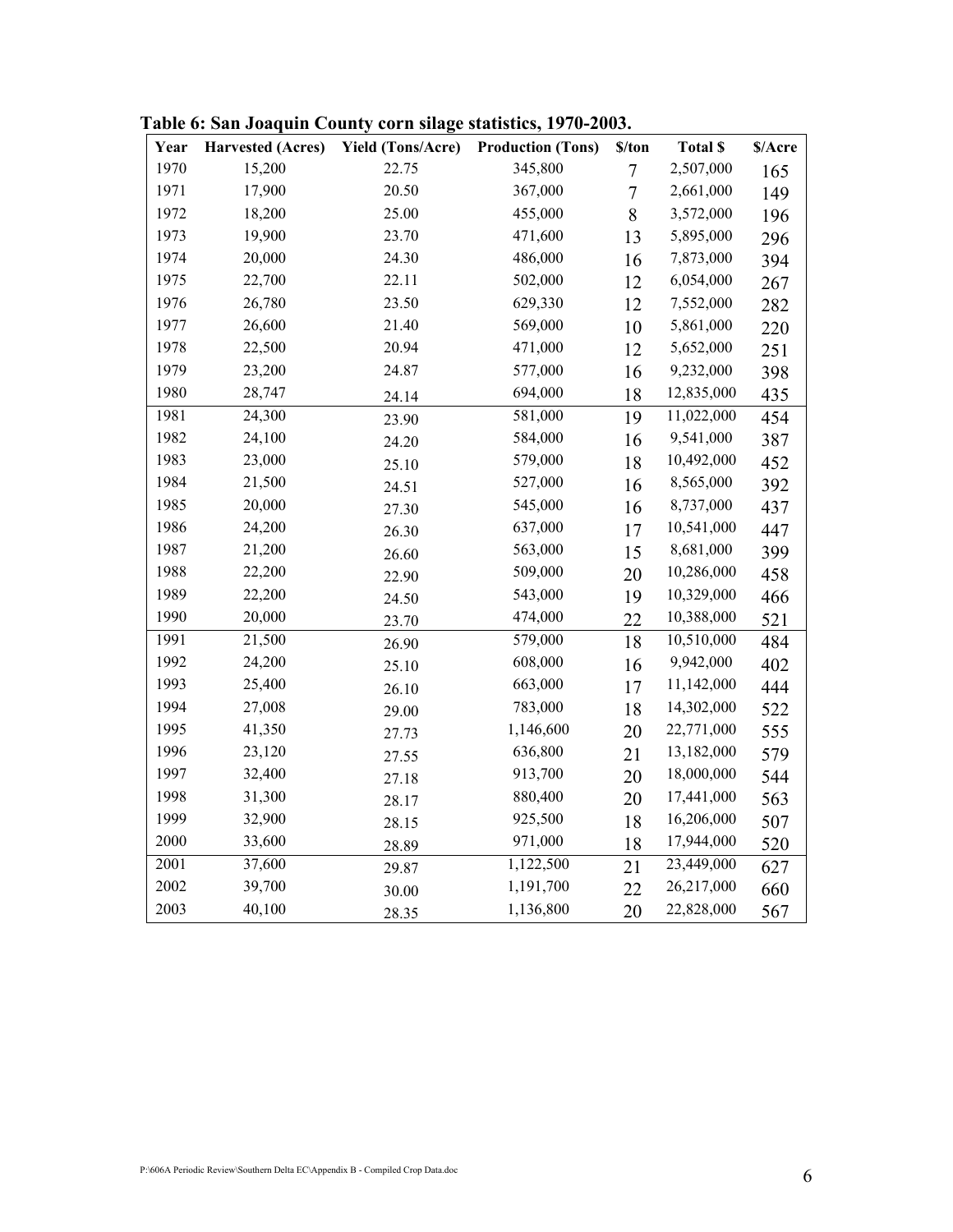| <b>LAND USE TYPE</b>               | <b>Total</b>     | <b>Surface</b>   | <b>Mixed</b>     | Ground           | <b>Unknown/Other</b> | Non-Irrigated    |
|------------------------------------|------------------|------------------|------------------|------------------|----------------------|------------------|
| <b>CITRUS</b> (Eucalyptus)         | 49               | 38               | 11               | $\mathbf{0}$     | $\boldsymbol{0}$     | $\mathbf{0}$     |
| <b>DECIDUOUS FRUITS &amp; NUTS</b> |                  |                  |                  |                  |                      |                  |
| <b>Almonds</b>                     | 4,565            | 2,454            | 553              | 1,539            | 19                   | $\boldsymbol{0}$ |
| <b>Apples</b>                      | 126              | 126              | $\boldsymbol{0}$ | $\boldsymbol{0}$ | $\mathbf{0}$         | $\mathbf{0}$     |
| <b>Apricots</b>                    | 7,011            | 1,680            | 162              | 131              | 110                  | $\overline{0}$   |
| <b>Cherries</b>                    | 393              | 239              | 111              | 44               | $\overline{0}$       | $\theta$         |
| <b>Fallow</b>                      | 38               | 38               | $\boldsymbol{0}$ | $\mathbf{0}$     | $\overline{0}$       | $\theta$         |
| <b>Miscellaneous</b>               | 89               | 50               | $\overline{0}$   | 39               | $\overline{0}$       | $\theta$         |
| <b>Peaches &amp; Nectarines</b>    | 100              | 100              | $\overline{0}$   | $\mathbf{0}$     | $\mathbf{0}$         | $\theta$         |
| <b>Pistachios</b>                  | 30               | 30               | $\overline{0}$   | $\mathbf{0}$     | $\overline{0}$       | $\theta$         |
| Plums                              | 68               | 68               | $\boldsymbol{0}$ | $\mathbf{0}$     | $\boldsymbol{0}$     | $\boldsymbol{0}$ |
| <b>Unknown</b>                     | 210              | 172              | $\overline{2}$   | 26               | 9                    | $\boldsymbol{0}$ |
| Walnuts                            | 4,518            | 3,942            | 250              | 313              | 13                   | $\boldsymbol{0}$ |
| <b>FIELD CROPS</b>                 |                  |                  |                  |                  |                      | $\boldsymbol{0}$ |
| <b>Beans</b> (Dry)                 | 10,541           | 7,946            | 339              | 2,256            | $\boldsymbol{0}$     | $\mathbf{0}$     |
| Corn (Field & Sweet)               | 18,926           | 17,431           | 584              | 866              | 45                   | $\theta$         |
| <b>Fallow</b>                      | 7                | 7                | $\boldsymbol{0}$ | $\boldsymbol{0}$ | $\boldsymbol{0}$     | $\boldsymbol{0}$ |
| <b>Grain Sorghum</b>               | $\,8\,$          | $\boldsymbol{0}$ | 8                | $\boldsymbol{0}$ | $\overline{0}$       | $\theta$         |
| <b>Miscellaneous</b>               | $\boldsymbol{0}$ | $\mathbf{0}$     | $\theta$         | $\theta$         | $\overline{0}$       | $\theta$         |
| <b>Safflower</b>                   | 12,188           | 11,173           | 59               | 951              | 5                    | $\theta$         |
| Sudan                              | 575              | 505              | $\boldsymbol{0}$ | 69               | $\mathbf{0}$         | $\theta$         |
| <b>Sugar Beets</b>                 | 2,338            | 2,304            | $\boldsymbol{0}$ | 34               | $\overline{0}$       | $\theta$         |
| <b>Sunflowers</b>                  | 141              | 141              | $\mathbf{0}$     | $\mathbf{0}$     | $\mathbf{0}$         | $\theta$         |
| <b>Unknown</b>                     | 719              | 474              | 209              | 36               | $\mathbf{0}$         | $\mathbf{0}$     |
| <b>GRAIN &amp; HAY CROPS</b>       |                  |                  |                  |                  |                      |                  |
| <b>Fallow</b>                      | 58               | 12               | $\boldsymbol{0}$ | $\boldsymbol{0}$ | 46                   | $\mathbf{0}$     |
| <b>Miscellaneous</b>               | 309              | 309              | $\mathbf{0}$     | $\mathbf{0}$     | $\mathbf{0}$         | $\mathbf{0}$     |
| Oats                               | $\boldsymbol{0}$ | $\boldsymbol{0}$ | $\overline{0}$   | $\theta$         | $\overline{0}$       | $\theta$         |
| <b>Unknown</b>                     | 22,688           | 17,781           | 868              | 3,058            | 29                   | 952              |
| <b>IDLE</b>                        |                  |                  |                  |                  |                      |                  |
| Cropped in last 3 years            | 674              | 578              | $\boldsymbol{0}$ | 14               | 82                   | $\boldsymbol{0}$ |
| Fallow                             | $\boldsymbol{0}$ | $\boldsymbol{0}$ | $\boldsymbol{0}$ | $\boldsymbol{0}$ | $\boldsymbol{0}$     | $\boldsymbol{0}$ |
| <b>PASTURE</b>                     |                  |                  |                  |                  |                      |                  |
| Alfalfa                            | 35,607           | 30,962           | 1,182            | 3,464            | $\boldsymbol{0}$     | $\boldsymbol{0}$ |
| <b>Clover</b>                      | $\mathbf{0}$     | $\mathbf{0}$     | $\theta$         | $\mathbf{0}$     | $\boldsymbol{0}$     | $\mathbf{0}$     |
| <b>Fallow</b>                      | $\boldsymbol{0}$ | $\theta$         | $\theta$         | $\theta$         | $\overline{0}$       | $\theta$         |
| <b>Mixed</b>                       | 2,655            | 1,948            | 458              | 237              | 13                   | $\theta$         |
| <b>Native</b>                      | 73               | 54               | $8\,$            | $\boldsymbol{0}$ | 11                   | $\theta$         |
| <b>Turf Farms</b>                  | 580              | 580              | $\mathbf{0}$     | $\boldsymbol{0}$ | $\boldsymbol{0}$     | $\boldsymbol{0}$ |
| Unknown                            | $\boldsymbol{0}$ | 121              | $\boldsymbol{0}$ | 17               | $\boldsymbol{0}$     | $\boldsymbol{0}$ |

## Table 7: Southern Delta crops, 1996.<sup>8</sup>

<sup>&</sup>lt;sup>8</sup> Statistics obtained from San Joaquin County Land use surveys conducted by the Department of Water Resources in 1996.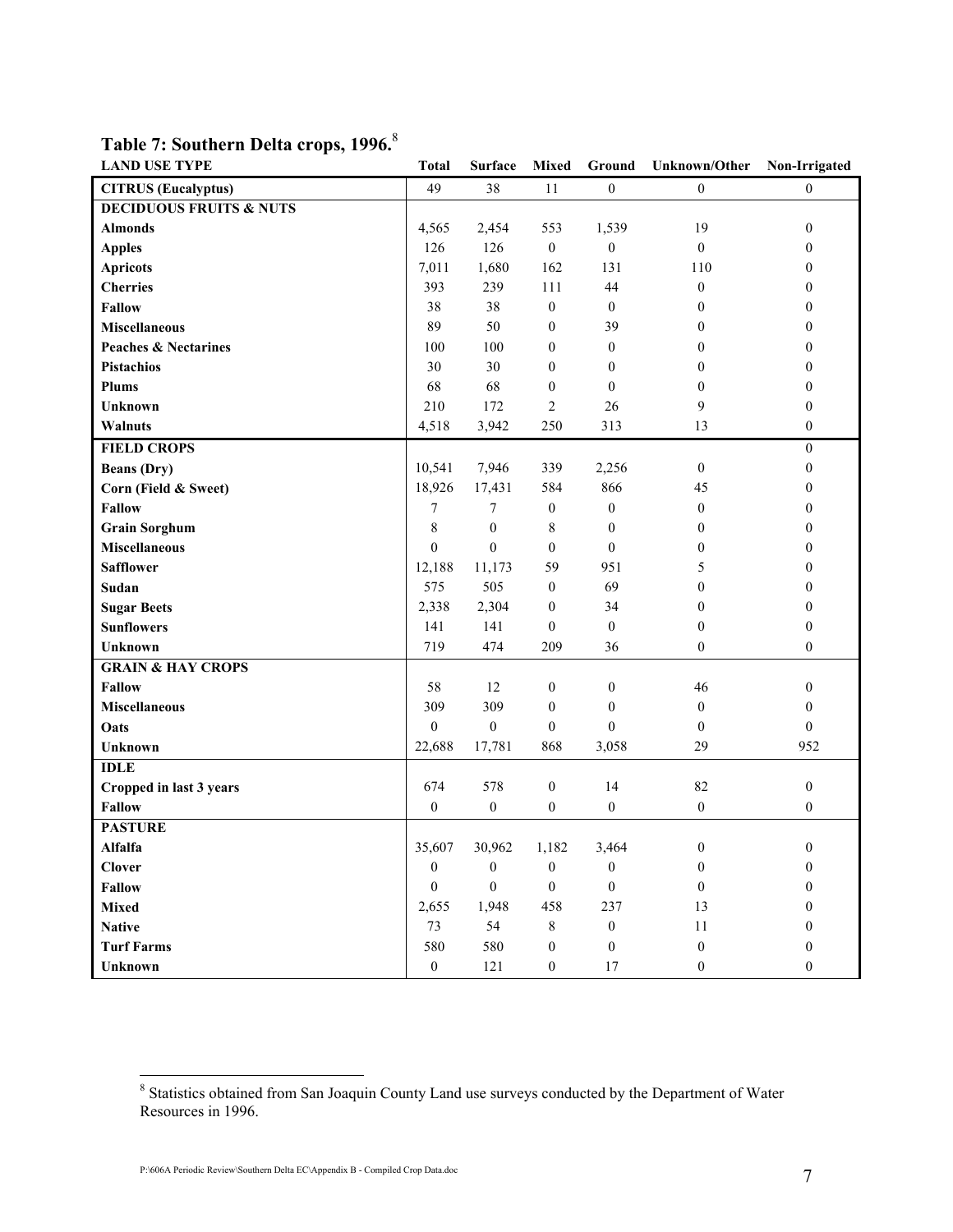| <b>LAND USE TYPE</b>                     | <b>Total</b> | <b>Surface</b>   | <b>Mixed</b> | Ground       | <b>Unknown/Other</b> | Non-Irrigated |
|------------------------------------------|--------------|------------------|--------------|--------------|----------------------|---------------|
| TRUCK, NURSERY, & BERRY                  |              |                  |              |              |                      |               |
| <b>Asparagus</b>                         | 12,661       | 12,460           | 201          | $\mathbf{0}$ | $\mathbf{0}$         | $\theta$      |
| <b>Beans</b> (Green)                     | 167          | 126              | 41           | $\theta$     | 0                    | $\Omega$      |
| Cabbage                                  | 14           | 12               | $\theta$     | $\Omega$     | 2                    | $\Omega$      |
| <b>Carrots</b>                           | 273          | 231              | $\theta$     | 42           | $\theta$             | $\Omega$      |
| <b>Cole Crops</b>                        | 21           | 21               | $\theta$     | $\theta$     | 0                    | $\Omega$      |
| <b>Fallow</b>                            | $\Omega$     | $\theta$         | $\Omega$     | $\Omega$     | $\theta$             | $\Omega$      |
| <b>Flowers &amp; Nursery</b>             | $\theta$     | $\mathbf{0}$     | $\mathbf{0}$ | $\mathbf{0}$ | $\Omega$             | $\mathbf{0}$  |
| Melons, Squash, & Cucumbers              | 6,287        | 4,933            | 298          | 1,057        | 0                    | $\Omega$      |
| <b>Miscellaneous</b>                     | 154          | 77               | 29           | 48           | $\Omega$             | $\Omega$      |
| <b>Mixed</b>                             | 415          | 48               | $\mathbf{0}$ | 367          | $\theta$             | $\Omega$      |
| <b>Onions &amp; Garlic</b>               | 585          | 300              | $\mathbf{0}$ | 51           | 234                  | 0             |
| <b>Peppers</b>                           | 50           | 50               | $\mathbf{0}$ | $\theta$     | $\mathbf{0}$         | $\Omega$      |
| <b>Potatoes</b>                          | 324          | 324              | $\theta$     | $\theta$     | $\theta$             | $\Omega$      |
| <b>Strawberries</b>                      | 63           | 8                | $\theta$     | 56           | 0                    | $\Omega$      |
| <b>Tomatoes</b>                          | 17,263       | 15,236           | 373          | 1,653        | $\theta$             | $\mathbf{0}$  |
| <b>Unknown</b>                           | 236          | 134              | $\mathbf{0}$ | 77           | 24                   | $\mathbf{0}$  |
| <b>VINEYARDS</b>                         |              |                  |              |              |                      |               |
| <b>Fallow</b>                            | $\theta$     | $\mathbf{0}$     | $\mathbf{0}$ | $\theta$     | $\mathbf{0}$         | $\mathbf{0}$  |
| <b>Unknown</b>                           | 1,902        | 1,811            | 43           | 48           | $\mathbf{0}$         | $\mathbf{0}$  |
| <b>SEMIAGRICULTURAL &amp; INCIDENTAL</b> |              |                  |              |              |                      |               |
| <b>Dairies</b>                           | 641          | $\mathbf{0}$     | $\mathbf{0}$ | $\mathbf{0}$ | $\theta$             | 641           |
| <b>Farmsteads</b>                        | 1,321        | $\mathbf{0}$     | $\mathbf{0}$ | $\mathbf{0}$ | $\mathbf{0}$         | 1,321         |
| <b>Lawn Areas</b>                        | $\Omega$     | $\mathbf{0}$     | $\mathbf{0}$ | $\theta$     | 0                    | $\theta$      |
| <b>Livestock Feed Lots</b>               | 132          | $\theta$         | $\theta$     | $\theta$     | $\Omega$             | 132           |
| <b>Poultry Farms</b>                     | 64           | $\boldsymbol{0}$ | $\mathbf{0}$ | $\mathbf{0}$ | $\mathbf{0}$         | 64            |
| <b>TOTAL</b>                             | 167,858      | 137,036          | 5,789        | 16,491       | 643                  | 3,109         |

Table 7: Southern Delta crops, 1996 (continued).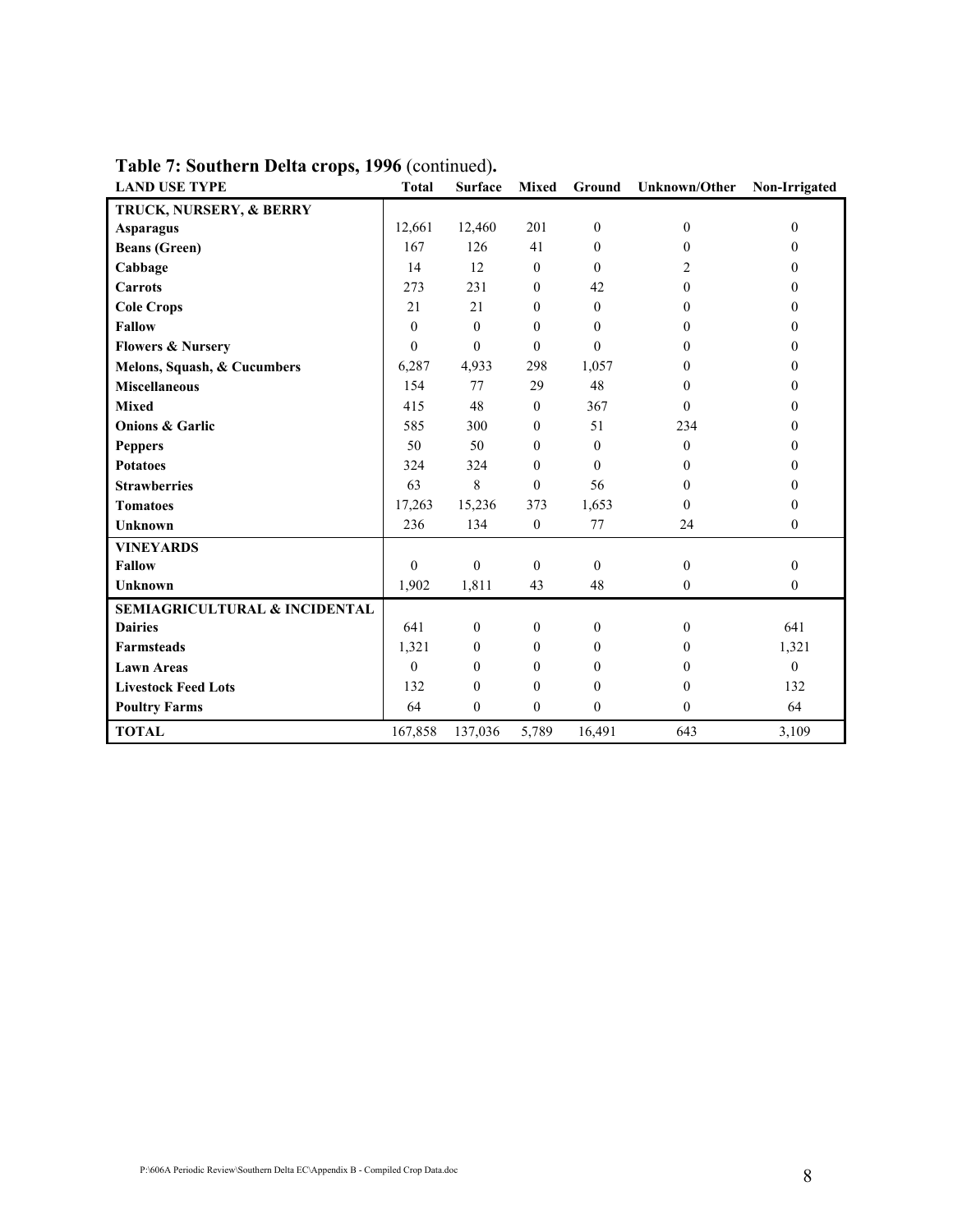| <b>LAND USE TYPE</b>               | <b>Total</b>     | <b>Surface</b>   |                  |                  | Mixed Ground Unknown/Other Non-Irrigated |                  |
|------------------------------------|------------------|------------------|------------------|------------------|------------------------------------------|------------------|
| <b>CITRUS</b> (Eucalyptus)         | 12               | 12               | $\boldsymbol{0}$ | $\boldsymbol{0}$ | $\boldsymbol{0}$                         | $\overline{0}$   |
| <b>DECIDUOUS FRUITS &amp; NUTS</b> |                  |                  |                  |                  |                                          |                  |
| <b>Almonds</b>                     | 5,537            | 3,578            | 458              | 1,501            | $\boldsymbol{0}$                         | $\boldsymbol{0}$ |
| <b>Apples</b>                      | 14               | 14               | $\mathbf{0}$     | $\boldsymbol{0}$ | $\boldsymbol{0}$                         | $\theta$         |
| <b>Apricots</b>                    | 2,464            | 2,366            | $\boldsymbol{0}$ | 98               | 0                                        | $\overline{0}$   |
| <b>Cherries</b>                    | 67               | 34               | $\boldsymbol{0}$ | 33               | $\theta$                                 | $\theta$         |
| <b>Fallow</b>                      | $\boldsymbol{0}$ | $\mathbf{0}$     | $\theta$         | 0                | 0                                        | $\theta$         |
| <b>Miscellaneous</b>               | 38               | 30               | $\theta$         | 8                | $\boldsymbol{0}$                         | $\theta$         |
| <b>Peaches &amp; Nectarines</b>    | $\boldsymbol{0}$ | $\boldsymbol{0}$ | $\boldsymbol{0}$ | 0                | 0                                        | $\boldsymbol{0}$ |
| <b>Pistachios</b>                  | 42               | 42               | $\mathbf{0}$     | $\boldsymbol{0}$ | 0                                        | $\overline{0}$   |
| Plums                              | $\boldsymbol{0}$ | $\mathbf{0}$     | $\overline{0}$   | $\boldsymbol{0}$ | $\mathbf{0}$                             | $\mathbf{0}$     |
| Unknown                            | 651              | 424              | 75               | 135              | $\overline{0}$                           | 17               |
| Walnuts                            | 5,017            | 4,448            | $70\,$           | 489              | $\boldsymbol{0}$                         | $10\,$           |
| <b>FIELD CROPS</b>                 |                  |                  |                  |                  |                                          |                  |
| <b>Beans</b> (Dry)                 | 10,293           | 7,148            | 96               | 3,049            | $\boldsymbol{0}$                         | $\boldsymbol{0}$ |
| Corn (Field & Sweet)               | 24,277           | 15,389           | 7,700            | 773              | 415                                      | $\theta$         |
| <b>Fallow</b>                      | $\boldsymbol{0}$ | $\boldsymbol{0}$ | $\boldsymbol{0}$ | $\boldsymbol{0}$ | $\boldsymbol{0}$                         | $\overline{0}$   |
| <b>Grain Sorghum</b>               | 150              | 150              | $\theta$         | $\mathbf{0}$     | $\Omega$                                 | $\overline{0}$   |
| <b>Miscellaneous</b>               | 16               | 16               | $\boldsymbol{0}$ | $\mathbf{0}$     | $\boldsymbol{0}$                         | $\theta$         |
| <b>Safflower</b>                   | 7,616            | 7,405            | $\boldsymbol{0}$ | 211              | 0                                        | $\theta$         |
| Sudan                              | 281              | 223              | 5                | 53               | 0                                        | $\boldsymbol{0}$ |
| <b>Sugar Beets</b>                 | 16,022           | 14,231           | 370              | 1,421            | 0                                        | $\overline{0}$   |
| <b>Sunflowers</b>                  | 783              | 783              | $\boldsymbol{0}$ | $\boldsymbol{0}$ | $\mathbf{0}$                             | $\mathbf{0}$     |
| <b>Unknown</b>                     | 2,162            | 1,474            | 189              | 421              | $\boldsymbol{0}$                         | 78               |
| <b>GRAIN &amp; HAY CROPS</b>       |                  |                  |                  |                  |                                          |                  |
| <b>Fallow</b>                      | 2,415            | 861              | 66               | 250              | $\boldsymbol{0}$                         | 1,238            |
| <b>Miscellaneous</b>               | 16               | 16               | $\boldsymbol{0}$ | $\boldsymbol{0}$ | $\boldsymbol{0}$                         | $\mathbf{0}$     |
| Oats                               | 78               | $\overline{0}$   | $\boldsymbol{0}$ | $\boldsymbol{0}$ | 0                                        | 78               |
| <b>Unknown</b>                     | 14,901           | 12,665           | 287              | 1,788            | $\boldsymbol{0}$                         | 161              |
| <b>IDLE</b>                        |                  |                  |                  |                  |                                          |                  |
| Cropped in last 3 years            | 5,146            | 2,517            | 692              | 1,285            | $\boldsymbol{0}$                         | 651              |
| <b>Fallow</b>                      | 33               | $\boldsymbol{0}$ | 33               | $\boldsymbol{0}$ |                                          | $\boldsymbol{0}$ |
| <b>PASTURE</b>                     |                  |                  |                  |                  |                                          |                  |
| Alfalfa                            | 39,547           | 33,928           | 855              | 4,764            | $\Omega$                                 | $\theta$         |
| <b>Clover</b>                      | 32               | 32               | $\boldsymbol{0}$ | $\boldsymbol{0}$ | $\overline{0}$                           | $\boldsymbol{0}$ |
| <b>Fallow</b>                      | 294              | 222              | 53               | 19               | $\theta$                                 | $\overline{0}$   |
| <b>Mixed</b>                       | 2,563            | 1,560            | 771              | 232              | $\theta$                                 | $\overline{0}$   |
| <b>Native</b>                      | 128              | 109              | 12               | $\tau$           | $\theta$                                 | $\theta$         |
| <b>Turf Farms</b>                  | 314              | 314              | $\mathbf{0}$     | $\overline{0}$   | $\theta$                                 | $\overline{0}$   |
| <b>Unknown</b>                     | $\overline{0}$   | $\mathbf{0}$     | $\boldsymbol{0}$ | $\boldsymbol{0}$ | $\mathbf{0}$                             | $\mathbf{0}$     |

### Table 8: Southern Delta crops, 1988.9

<sup>&</sup>lt;sup>9</sup> Statistics obtained from San Joaquin County Land use surveys conducted by the Department of Water Resources in 1988.